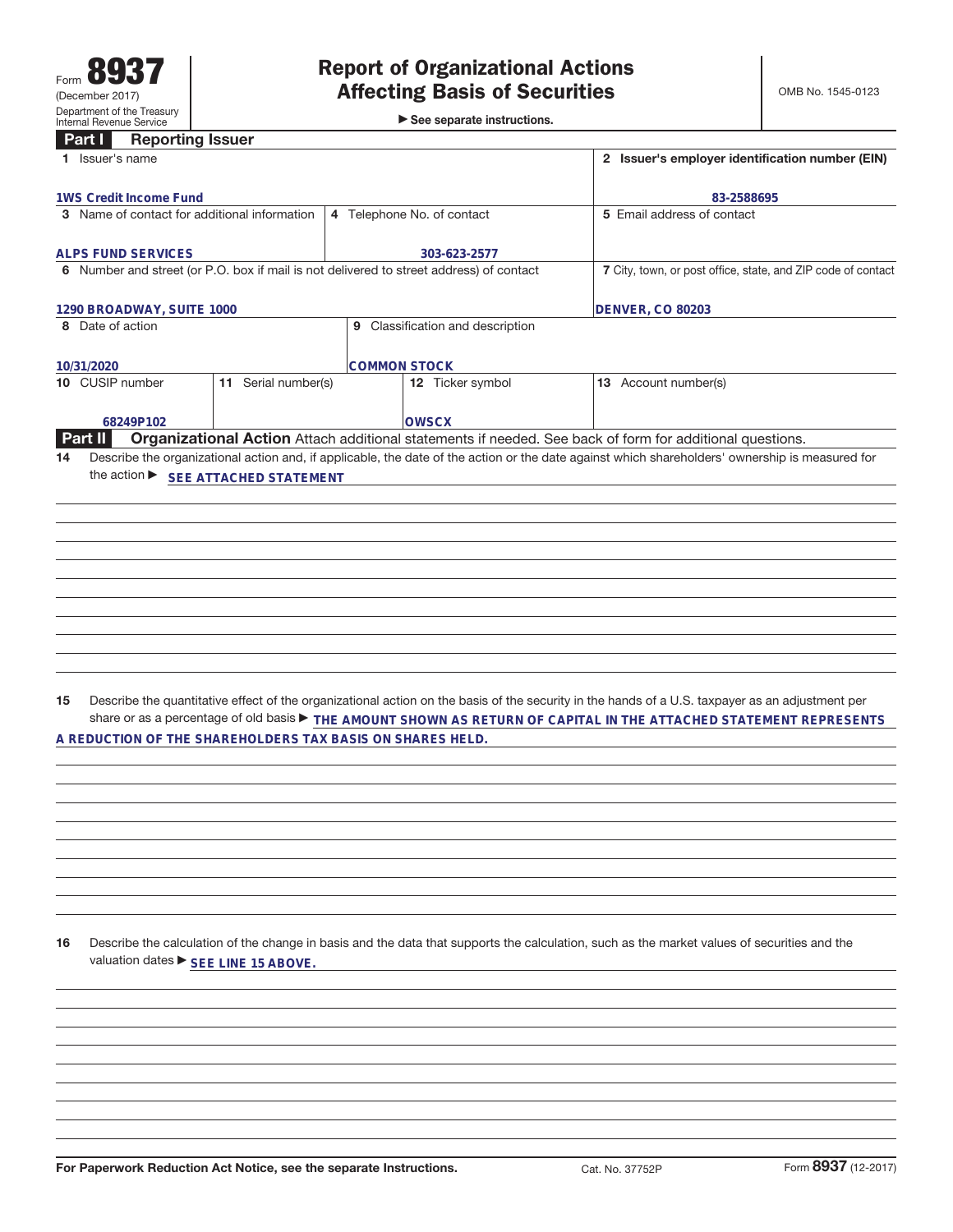## **Part II Organizational Action** (continued)

**17** List the applicable Internal Revenue Code section(s) and subsection(s) upon which the tax treatment is based **DuRSUANT TO IRC SECTION 301(C)(1), THE PORTION OF A DISTRIBUTION WHICH IS A DIVIDEND (AS DEFINED UNDER IRC SECTION 316) IS INCLUDABLE IN GROSS INCOME. PURSUANT TO IRC SECTION 301(C)(2), THE PORTION OF THE DISTRIBUTION WHICH IS NOT A DIVIDEND SHALL BE APPLIED AGAINST AND REDUCE THE ADJUSTED BASIS OF THE STOCK.**

**18** Can any resulting loss be recognized? ▶ NOT APPLICABLE TO THIS TRANSACTION AS NO LOSS WOULD BE RECOGNIZED **ON THE RETURN OF CAPITAL DISTRIBUTION. THE SHAREHOLDER'S COST BASIS SHOULD BE ADJUSTED TO REFLECT THE RETURN OF CAPITAL DISTRIBUTION WHICH MAY AFFECT THE GAIN OR LOSS REALIZED UPON THE DISPOSITION OF THE SHARES.**

19 Provide any other information necessary to implement the adjustment, such as the reportable tax year **PURSUANT TO IRC SECTION 6045**, **AS AMENDED BY THE EMERGENCY ECONOMIC STABILIZATION ACT OF 2008, BROKERS ARE REQUIRED TO REFLECT THESE ADJUSTMENTS IN THE COST BASIS REPORTING FOR COVERED SECURITIES. IF A BROKER IS NOT REQUIRED TO PROVIDE COST BASIS TO A PARTICULAR SHAREHOLDER, THE COST BASIS OF THE SHAREHOLDER'S SHARES SHOULD BE ADJUSTED AS OF THE DIVIDEND DATE TO REFLECT THE RETURN OF CAPITAL DESCRIBED ABOVE.**

|                                | Under penalties of perjury, I declare that I have examined this return, including accompanying schedules and statements, and to the best of my knowledge and<br>belief, it is true, correct, and complete. Declaration of preparer (other than officer) is based on all information of which preparer has any knowledge. |                                                                          |                                                                              |                                                                                                                                   |                                                 |             |  |  |  |
|--------------------------------|--------------------------------------------------------------------------------------------------------------------------------------------------------------------------------------------------------------------------------------------------------------------------------------------------------------------------|--------------------------------------------------------------------------|------------------------------------------------------------------------------|-----------------------------------------------------------------------------------------------------------------------------------|-------------------------------------------------|-------------|--|--|--|
| <b>Sign</b><br><b>Here</b>     |                                                                                                                                                                                                                                                                                                                          | Signature $\blacktriangleright$<br>Print your name $\blacktriangleright$ | A SIGNED COPY OF THIS FORM IS MAINTAINED AT THE OFFICES OF THE<br>-TAXPAYER. |                                                                                                                                   |                                                 |             |  |  |  |
| <b>Paid</b><br><b>Preparer</b> |                                                                                                                                                                                                                                                                                                                          | Print/Type preparer's name                                               | Preparer's signature                                                         | Date                                                                                                                              | if<br>Check  <br>self-employed                  | <b>PTIN</b> |  |  |  |
| <b>Use Only</b>                | Firm's name<br>$\rightarrow$<br>Firm's address ▶                                                                                                                                                                                                                                                                         |                                                                          |                                                                              |                                                                                                                                   | Firm's $EIN$ $\blacktriangleright$<br>Phone no. |             |  |  |  |
|                                |                                                                                                                                                                                                                                                                                                                          |                                                                          |                                                                              | Send Form 8937 (including accompanying statements) to: Department of the Treasury, Internal Revenue Service, Ogden, UT 84201-0054 |                                                 |             |  |  |  |